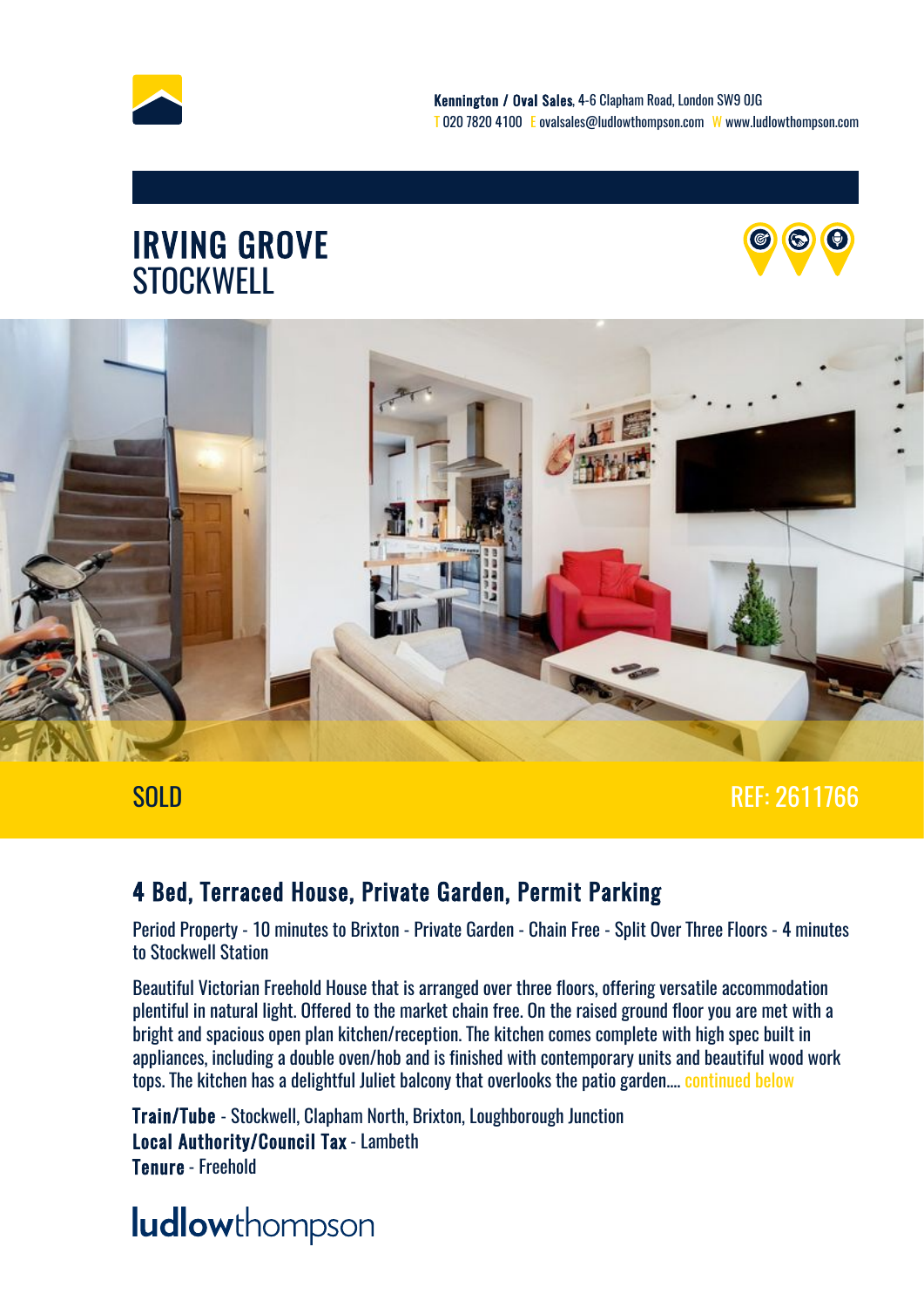







External Reception **Reception** Reception





Kitchen Kitchen





Bedroom 1 Bedroom 1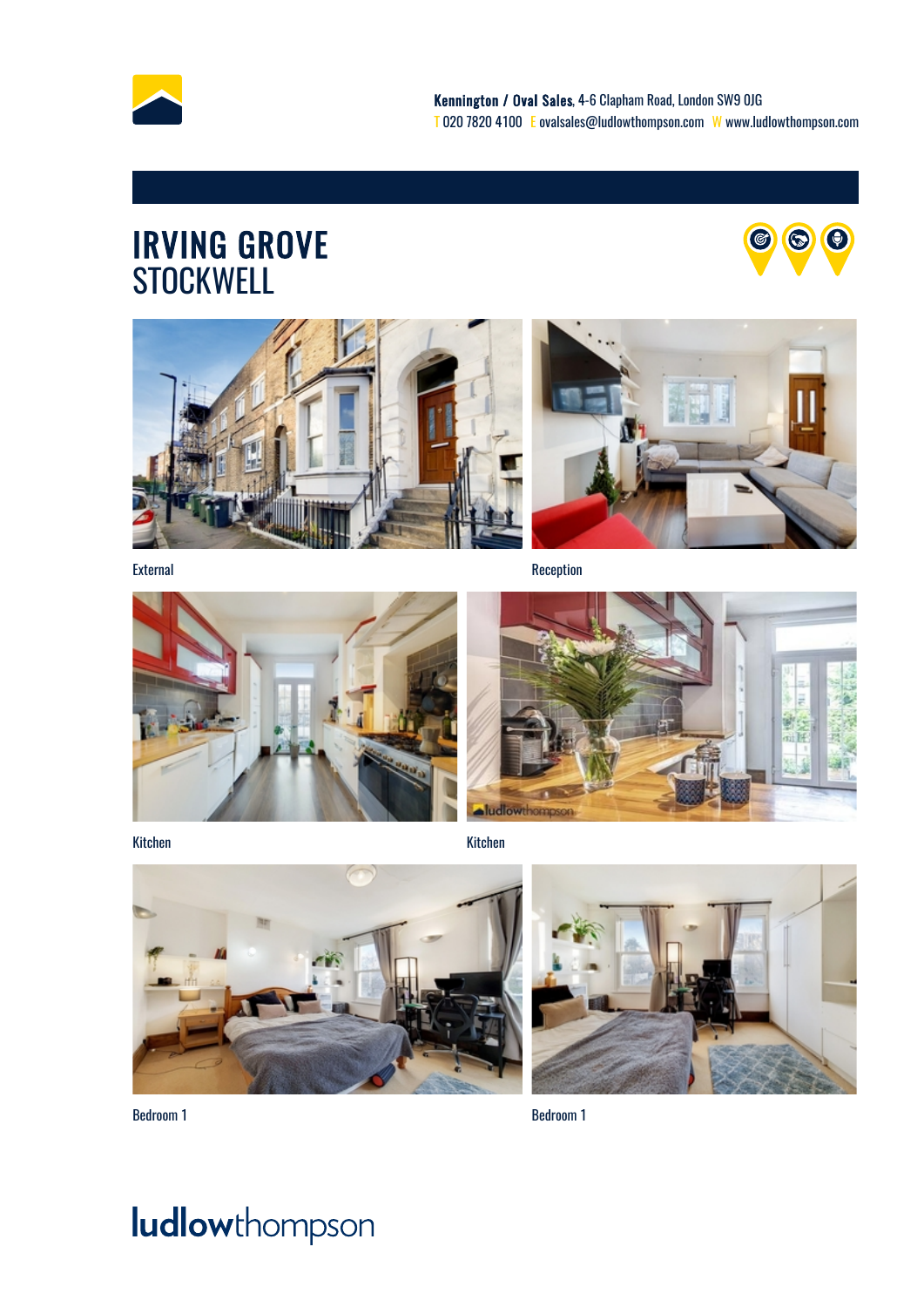





Bedroom 2 Bedroom 3



Bedroom 3 Bedroom 4





Bedroom 4 Bathroom

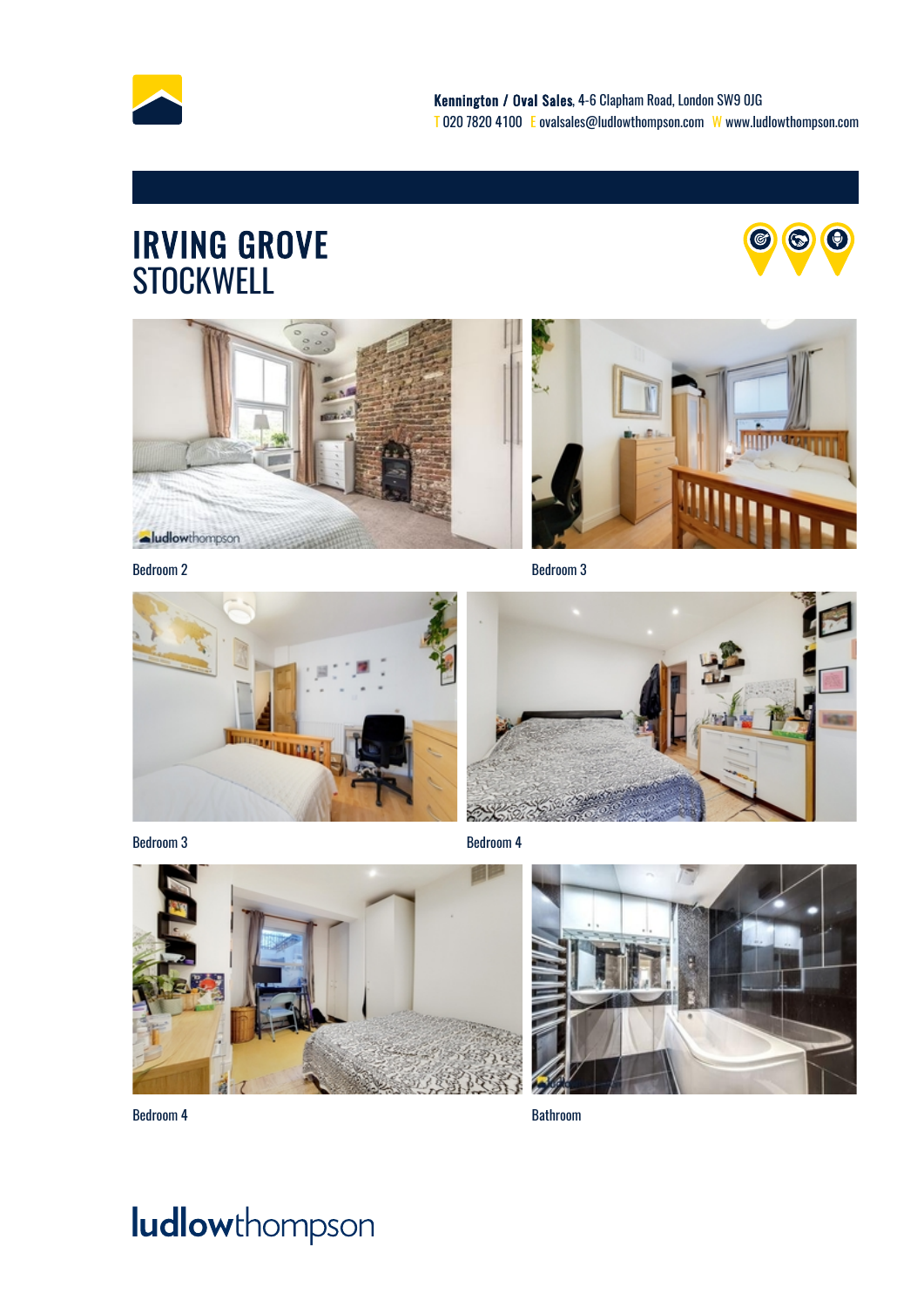







Garden Garden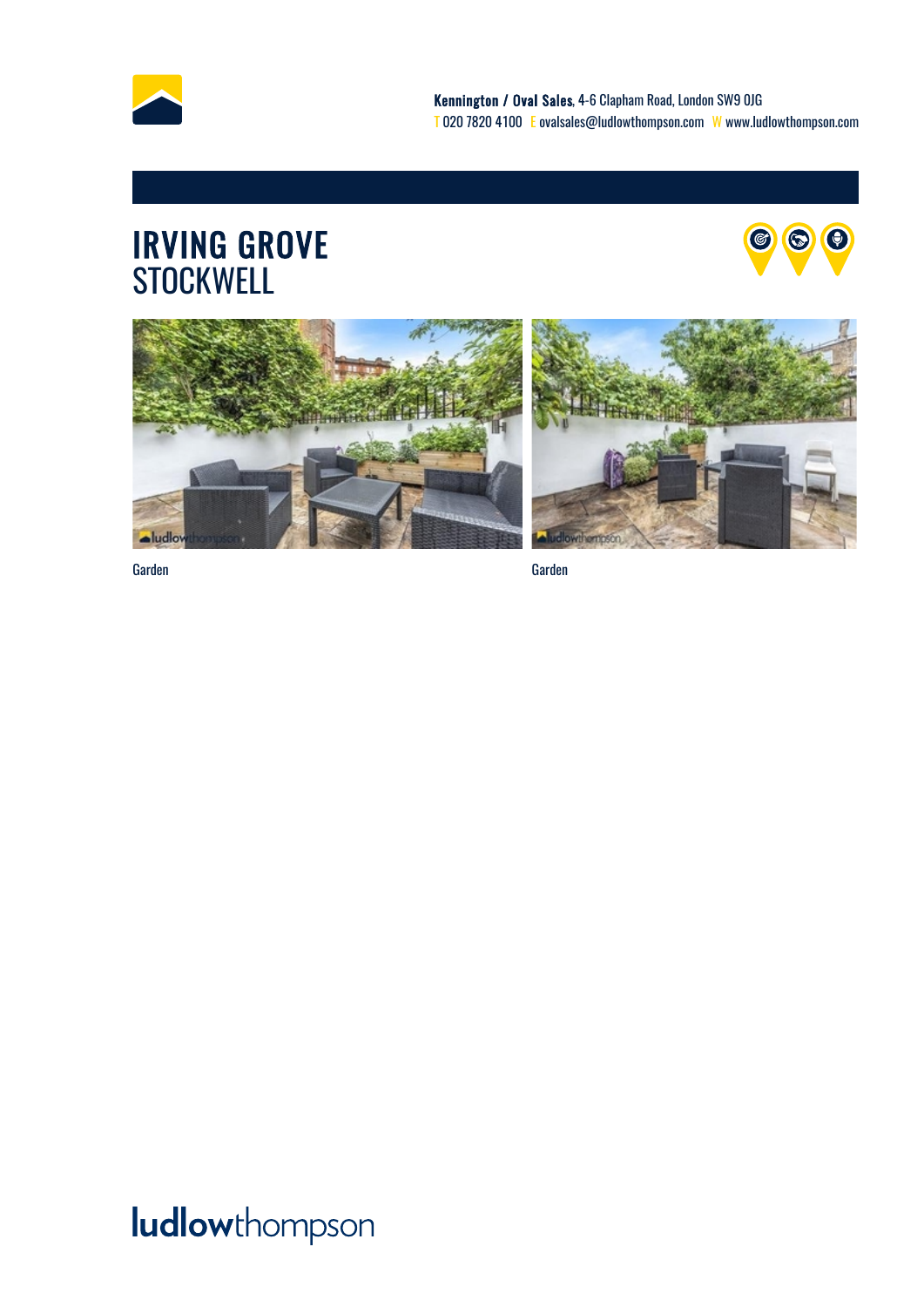



#### Irving Grove, London, SW9 APPROX. GROSS INTERNAL FLOOR AREA 1054 SQ FT 97.9 SQ METRES Down > (4.55) Badw  $_{max}$ 19 (2.97) max **FIRST FLOOR** 17 ma<br>13 63 1 Kitchen<br>13' (3.96)<br>x 9'11 (3.02) **RAISED GROUND FLOOR** Gard pproximate<br>18'9 (5.72) 11'S (3.48) max<br>x 9'S (2.87) max 127 (3.84) max<br>x 9'4 (2.84) max LOWER GROUND FLOOR y RICS Co ed as such by any (<br>led on this plan. An siring<br>PM 100 Practice and s<br>lage of the pic<br>sot ba relatio on REF: 486269 co.uk 2019 F

Please note that this floor plan is produced for illustration and identification purposes only. It is NOT drawn to a scale. Measurements are taken in accordance with the R.I.C.S. Code of Measurement Practice. Areas quoted are Gross Internal Areas as per the R.I.C.S. Code and are not guaranteed. Do not use this plan to buy or place furniture of furnishings. Rely upon your own measurements only. Areas quoted are only a guide.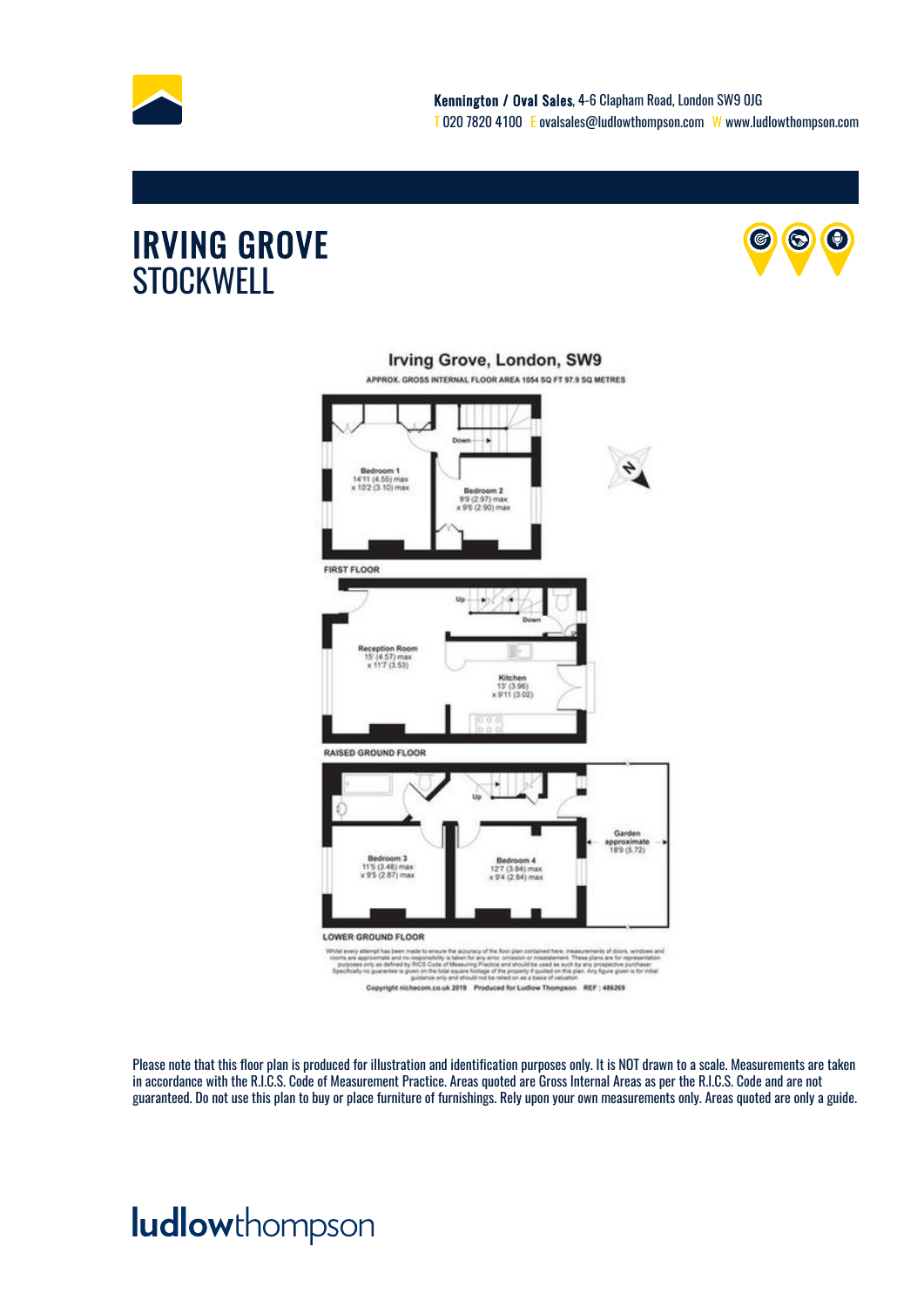<span id="page-5-0"></span>



Beautiful Victorian Freehold House that is arranged over three floors, offering versatile accommodation plentiful in natural light. Offered to the market chain free.

On the raised ground floor you are met with a bright and spacious open plan kitchen/reception. The kitchen comes complete with high spec built in appliances, including a double oven/hob and is finished with contemporary units and beautiful wood work tops. The kitchen has a delightful Juliet balcony that overlooks the patio garden. The cosy lounge area is separated by a flat arch and handy breakfast bar. Spotlighting and wood flooring enhance this area's luxurious and contemporary feel. There is also a WC on the hall landing.

Lower ground floor accommodation comprises two generously sized double bedrooms, a contemporary bathroom finished with stylish black tiling, a utility area and access to the easy to maintain private patio garden.

On the first floor you have two further double bedrooms, both with built in storage and loft access. The bedroom to the rear of the house has a beautiful feature brick wall and fireplace alcove, adding to the charm of this property.

The garden is fully paved and low maintenance but has plenty of room to add potted garden or vegetable patch. Currently it is used as an ideal entertaining area with enough space for a BBQ and and large outdoor furniture.

Benefiting from an array of local amenities on Stockwell Road and just a 4 minute walk to Stockwell Underground Station (Northern Line and Victoria Line), there are also many cycle routes from this central location. Nearby Brixton is just a 10 minute walk away, boasting a great selection of restaurants, bars and shops and let's not forget the buzzing Brixton market and the popular music venues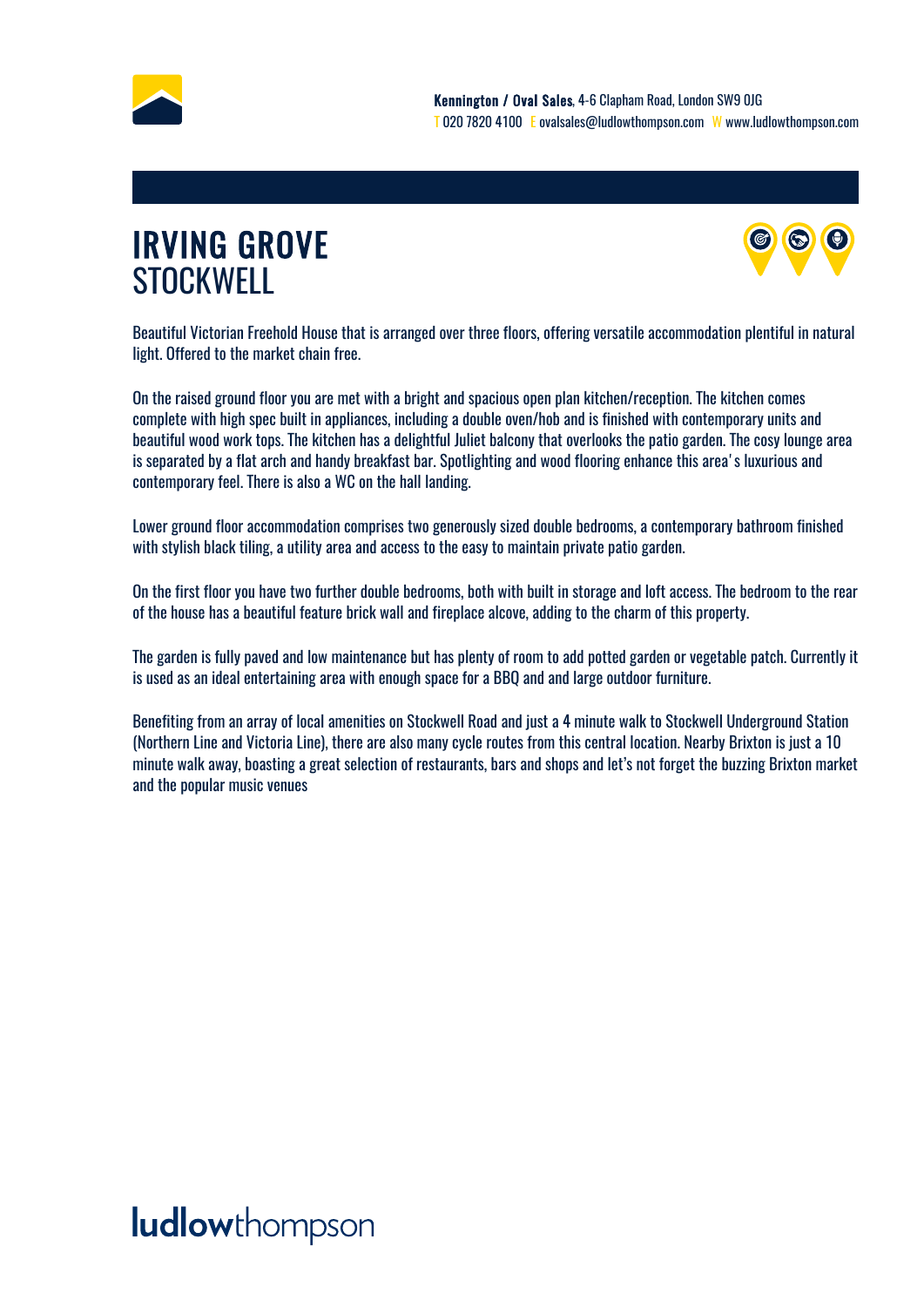



| <b>Energy Efficiency Rating</b>             |                      |           |
|---------------------------------------------|----------------------|-----------|
|                                             | Current              | Potential |
| Very energy efficient - lower running costs |                      |           |
| $62 - 100$ $\Delta$                         |                      |           |
| в<br>(81-91)                                |                      | 86        |
| с<br>(69-80)                                | 69                   |           |
| D<br>$(55 - 68)$                            |                      |           |
| E<br>$(39 - 54)$                            |                      |           |
| $21 - 30$                                   |                      |           |
| G<br>$13 - 203$                             |                      |           |
| Not energy efficient - higher running casts |                      |           |
| <b>UK 2005</b>                              | Directive 2002/91/EC |           |

| <b>Environmental (CO2) Impact Rating</b>                        |                      |           |  |
|-----------------------------------------------------------------|----------------------|-----------|--|
|                                                                 | Current              | Potential |  |
| Very emirosmentally friendly - Jower CO <sub>3</sub> emissions  |                      |           |  |
| $(92 - 100)$ $\Delta$                                           |                      |           |  |
| в<br>$(10 - 10)$                                                |                      | 85        |  |
| с<br>(39-80)                                                    |                      |           |  |
| (55-60)                                                         | 65                   |           |  |
| Е<br>09-546                                                     |                      |           |  |
| $\equiv$<br>$(21 - 36)$                                         |                      |           |  |
| G<br>$(1 - 20)$                                                 |                      |           |  |
| Not environmentally friendly - higher CO <sub>2</sub> emissions |                      |           |  |
| <b>UK 2005</b>                                                  | Directive 2002/91/EC |           |  |